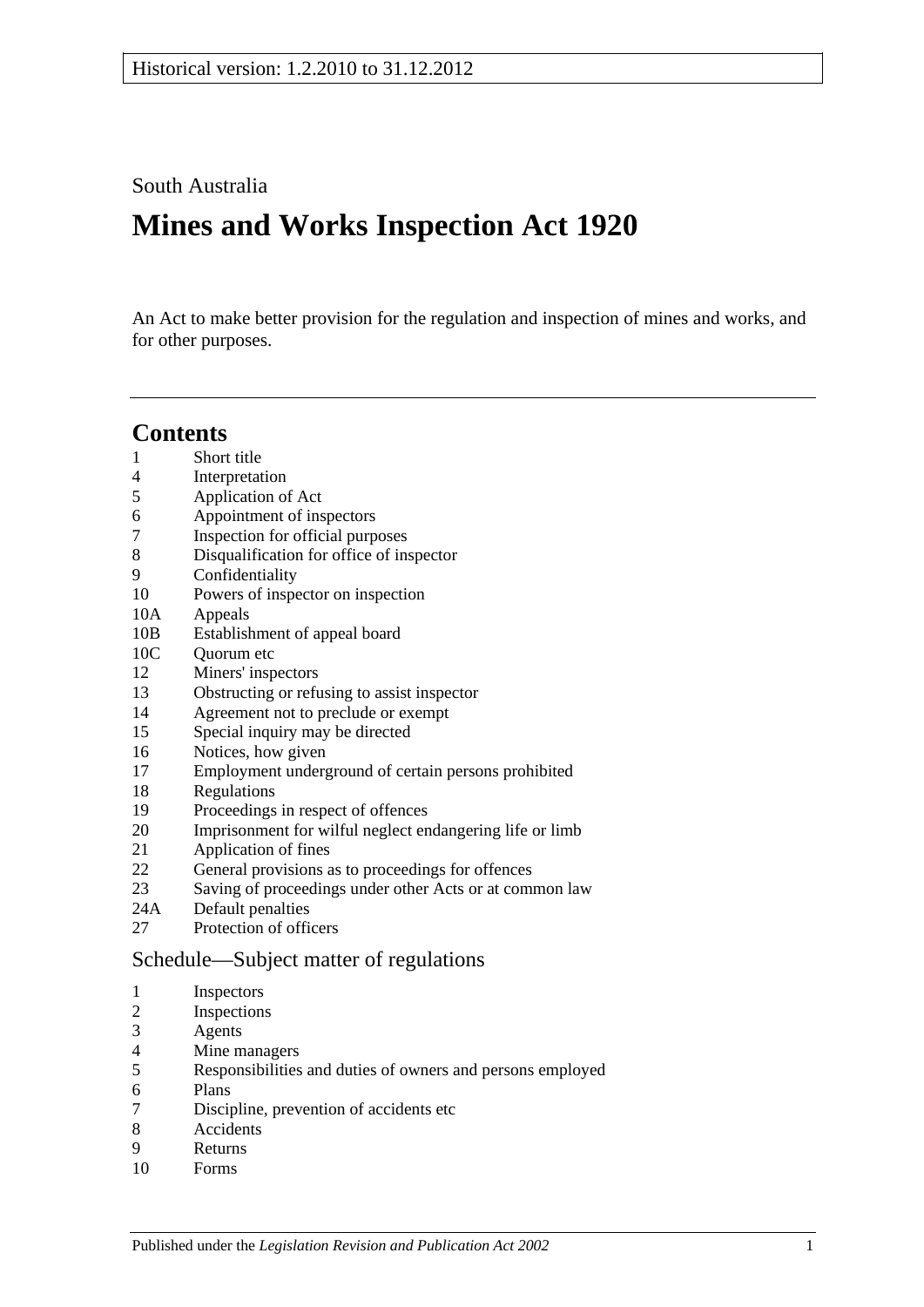| 11 | Ventilation                                       |
|----|---------------------------------------------------|
| 12 | Connections for ventilation purposes              |
| 13 | Health and sanitation                             |
| 14 | Safety                                            |
| 15 | Safe handling of material                         |
| 16 | Explosives                                        |
| 17 | Winding and testing of ropes and other appliances |
| 18 | <b>Shafts</b>                                     |
| 19 | Ladders and travelling ways                       |
| 20 | Signals                                           |
| 21 | Use of electricity                                |
| 22 | Machinery                                         |
| 23 | Fees                                              |
| 24 | Abandonment                                       |
| 25 | Preservation of the amenity                       |
| 26 | Certification                                     |
| 27 | Waste                                             |
|    | Legislative history                               |

## **The Parliament of South Australia enacts as follows:**

#### <span id="page-1-0"></span>**1—Short title**

This Act may be cited as the *Mines and Works Inspection Act 1920*.

#### <span id="page-1-1"></span>**4—Interpretation**

(1) In this Act—

*agent* means the agent or representative of the owner of the mine;

*default penalty* means a default penalty provided for by [section](#page-10-2) 24A of this Act;

*inspector* means an inspector of mines appointed under this Act, and includes the chief inspector of mines;

*machinery* means any machinery, plant, equipment, implement, or device used or designed or adapted for use in the course of any mining operation;

*manager* means the person for the time being having the immediate charge or direction of the mining operations on any mine;

*mine* means any place in, on, or under which any mining operation has been or is being carried on, and includes works;

#### *mineral* means—

- $(a)$  any-
	- (i) metal; or
	- (ii) metalliferous ore; or
	- (iii) coal; or
	- (iv) guano; or
	- (v) precious or other stone; or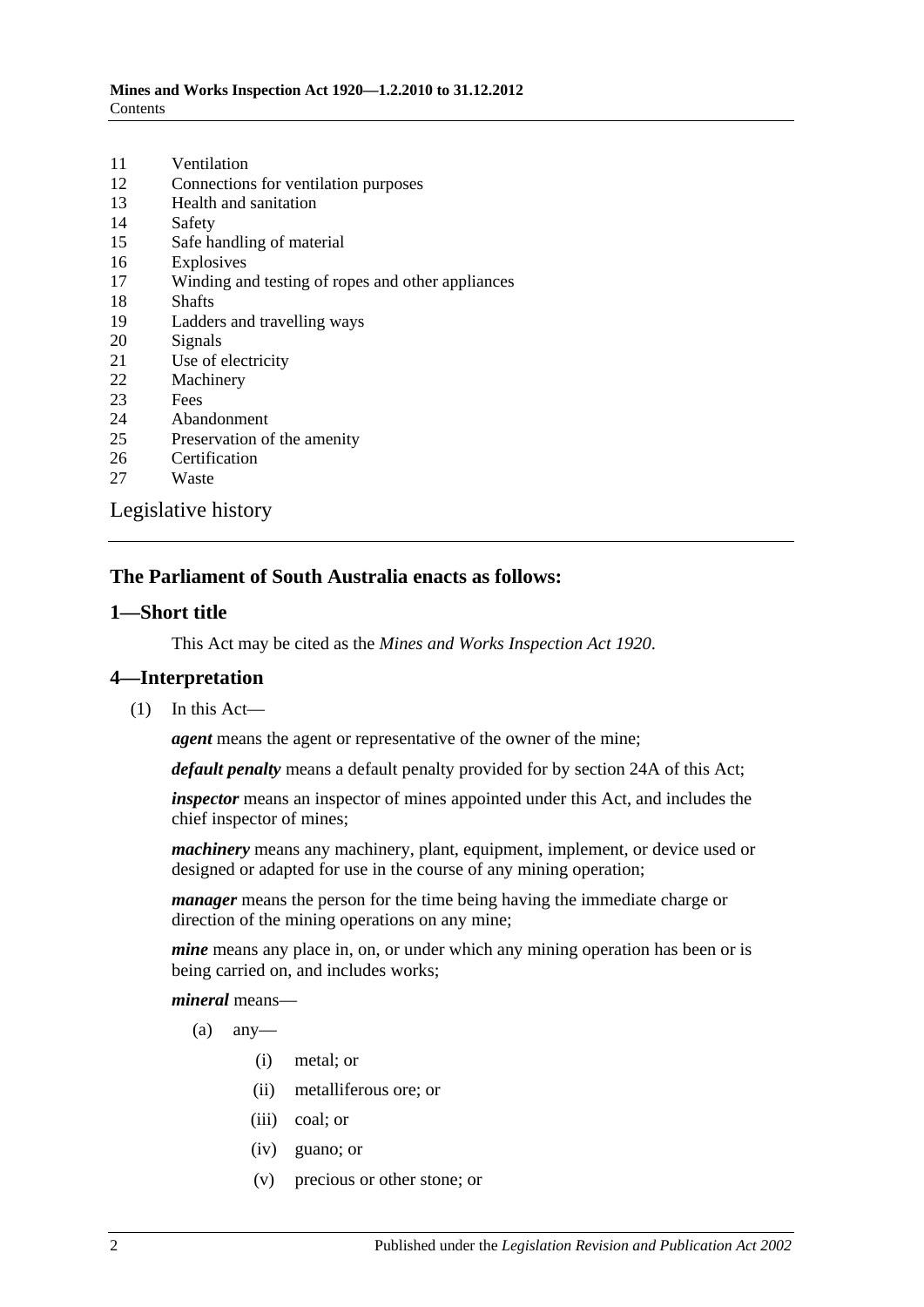- (vi) salt; or
- (vii) gypsum; or
- (viii) gravel; or
- (ix) shale; or
- (x) shell; or
- (xi) sand; or
- (xii) clay; or
- (xiii) soil; or
- (xiv) earthy substance,

occurring, whether naturally or otherwise, in, on or under the ground or in the sea or any other waters; or

(b) any substance declared by proclamation under this section to be a mineral;

<span id="page-2-0"></span>*mining* or *mining operation* means—

- (a) any operation carried on in the course of searching for or recovering any mineral; or
- (b) any operation carried on at any works; or
- (c) any operation declared by proclamation under this section to be a mining operation,

but does not include any operation declared by proclamation under this section not to be a mining operation;

*owner* means any person who is the immediate proprietor or lessee or occupier of a mine, or any part thereof, and includes a contractor or tributor working therein, but does not include a person who merely receives a royalty, rent, or fine from a mine, or is merely the proprietor of a mine which is subject to any lease, grant, or licence for the working thereof, or is merely the owner of the soil and not interested in the products of the mine;

*the appeal board* means the Mines and Works Appeal Board established under [section](#page-6-1) 10B of this Act;

*works* means—

- $(a)$  any-
	- (i) battery; or
	- (ii) crushing plant; or
	- (iii) ore concentrating works; or
	- (iv) cyanide or chlorination works; or
	- (v) leaching plant; or
	- (vi) smelting or metal refining works; or
	- (vii) pellet plant; or
	- (viii) salt works; or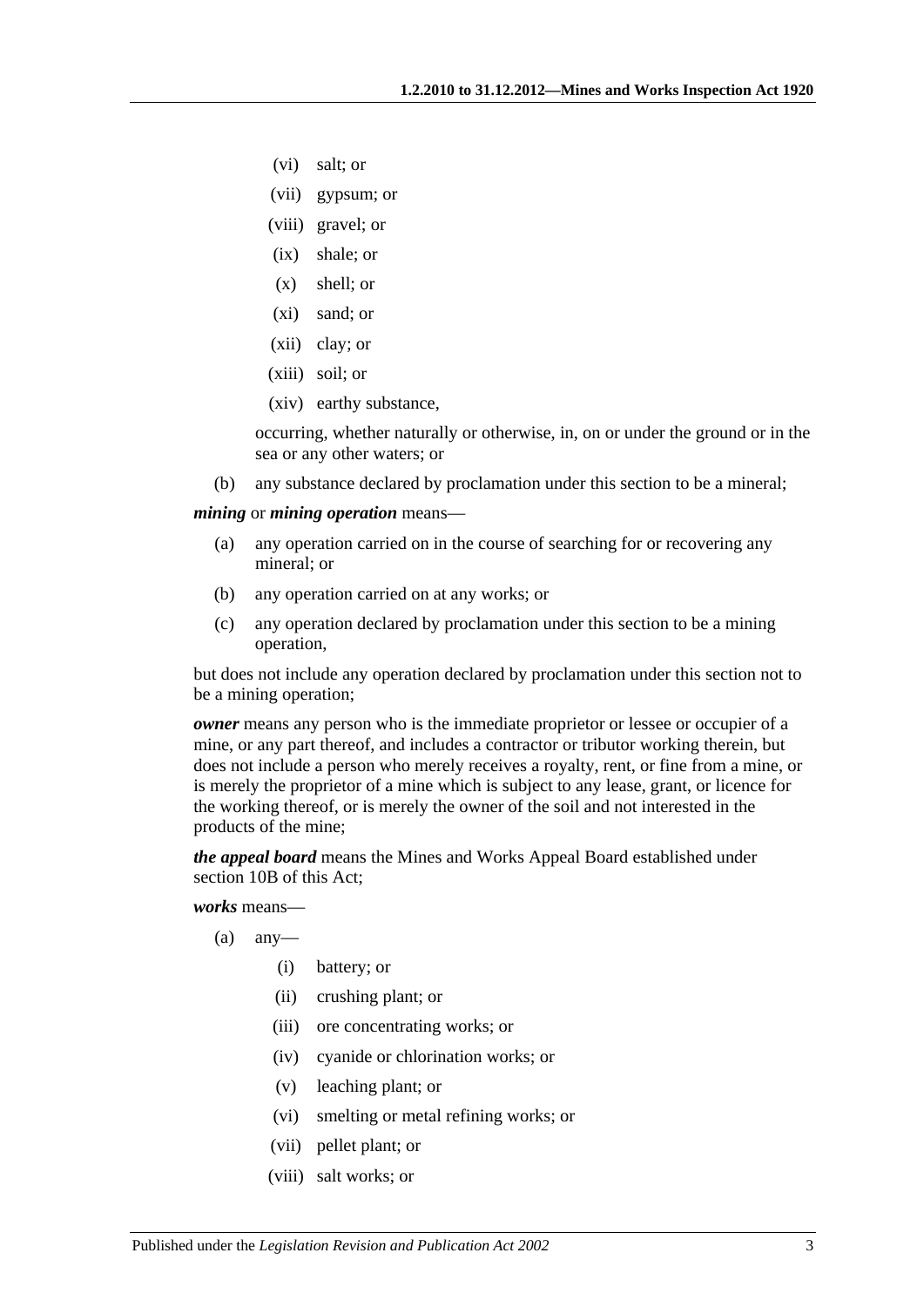- (ix) pre-mix concrete works; or
- (x) road-base plant,

that is situated on or adjacent to the place at which a mining operation referred to in [paragraph](#page-2-0) (a) of the definition of *mining operation* in this section is carried on; or

(b) any works declared by regulation to be works,

but does not include any works declared by regulation not to be works.

- (2) The Governor may by proclamation—
	- (a) declare any substance to be a mineral; or
	- (b) declare any operation or class of operations to be or not to be a mining operation or operations;

and may by proclamation from time to time revoke, alter or amend such proclamation.

## <span id="page-3-0"></span>**5—Application of Act**

This Act shall apply to every mine under whatsoever tenure held and wheresoever situated within the State.

### <span id="page-3-1"></span>**6—Appointment of inspectors**

The Governor may appoint a chief inspector of mines and such other inspectors of mines as he deems necessary for the purposes of carrying out the provisions of this Act.

#### <span id="page-3-2"></span>**7—Inspection for official purposes**

- (1) Any Public Service employee authorised by the Minister may, with such assistants as the Public Service employee deems necessary, at any reasonable time, enter and inspect any mine for official purposes.
- (3) For the purposes of every such inspection every such person shall have all the powers and authorities conferred on inspectors by this Act.

## <span id="page-3-3"></span>**8—Disqualification for office of inspector**

- (1) Any person shall be disqualified from being appointed or acting as an inspector who, without the authority of the Minister—
	- (a) practises or acts, either alone or in partnership with any person, as a land agent, mining engineer, manager, viewer, agent, or valuer of mines, or as an arbitrator in any difference or dispute arising between owners, agents, or managers of mines; or
	- (b) is otherwise employed in or about any mine within the State; or
	- (c) knowingly holds, directly or indirectly, any interest in any mine within the State.
- (2) Any person who acts as an inspector whilst disqualified as aforesaid shall be liable to a penalty not exceeding one thousand dollars.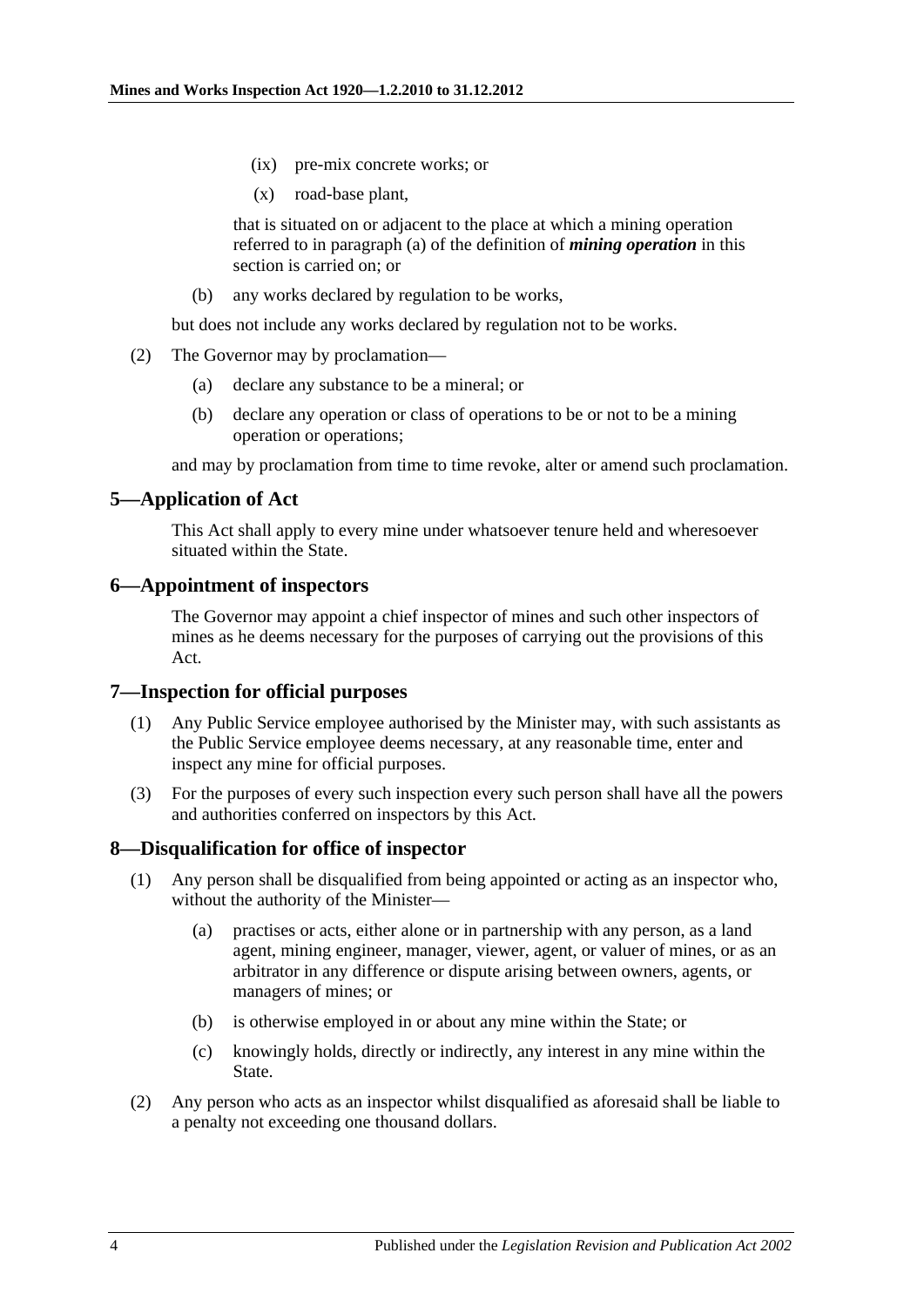#### <span id="page-4-0"></span>**9—Confidentiality**

A person must not divulge any information relating to trade processes or financial information obtained (whether by that person or some other person) in the administration of this Act except—

- (a) as authorised by this Act or a regulation under this Act; or
- (b) with the consent of the person from whom the information was obtained or to whom the information relates; or
- (c) to the Minister, or an officer or employee of the Crown in connection with the administration or enforcement of this Act or a prescribed Act; or
- (d) for the purpose of any legal proceedings arising out of the administration or enforcement of this Act or a prescribed Act.

Maximum penalty: \$10 000.

#### <span id="page-4-2"></span><span id="page-4-1"></span>**10—Powers of inspector on inspection**

- (1) An inspector shall have power to do any or all of the following things, namely:
	- (a) he may, without previous notice, enter, inspect and examine any mine, and every part thereof, at all times by day or night, but so as not unnecessarily to impede or obstruct the working of the mine; and
	- (b) he may make examination or inquiry to ascertain whether in respect of any mine the provisions of this Act are being complied with; and
	- (c) he may examine into and make inquiry respecting—
		- (i) the state and condition of any mine, or any part thereof; and
		- (ii) the state and condition of the machinery in or about any mine; and
		- (iii) the ventilation and the air of the mine; and
		- (iv) any accident in or about any mine causing loss of life or personal injury; and
		- (v) all matters and things connected with or relating to the safety, health, or well-being of the persons employed in or about the mine or any mine contiguous thereto, or of the general public; and
		- (vi) any mining operations which are creating or are likely to create a nuisance, or are damaging or likely to damage property; and
		- (vii) the effect of any mine, mining operation or practice, or operation or practice incidental or ancillary thereto, upon the amenity of any area or place; and
	- (d) he may order to be discontinued in or about any mine—
		- (i) the use of any machinery which he considers unsafe or defective until such machinery is made safe or the defect remedied; and
		- (ii) any practice which he considers liable to affect the safety or health of the persons employed in or about any mine, or of the general public; and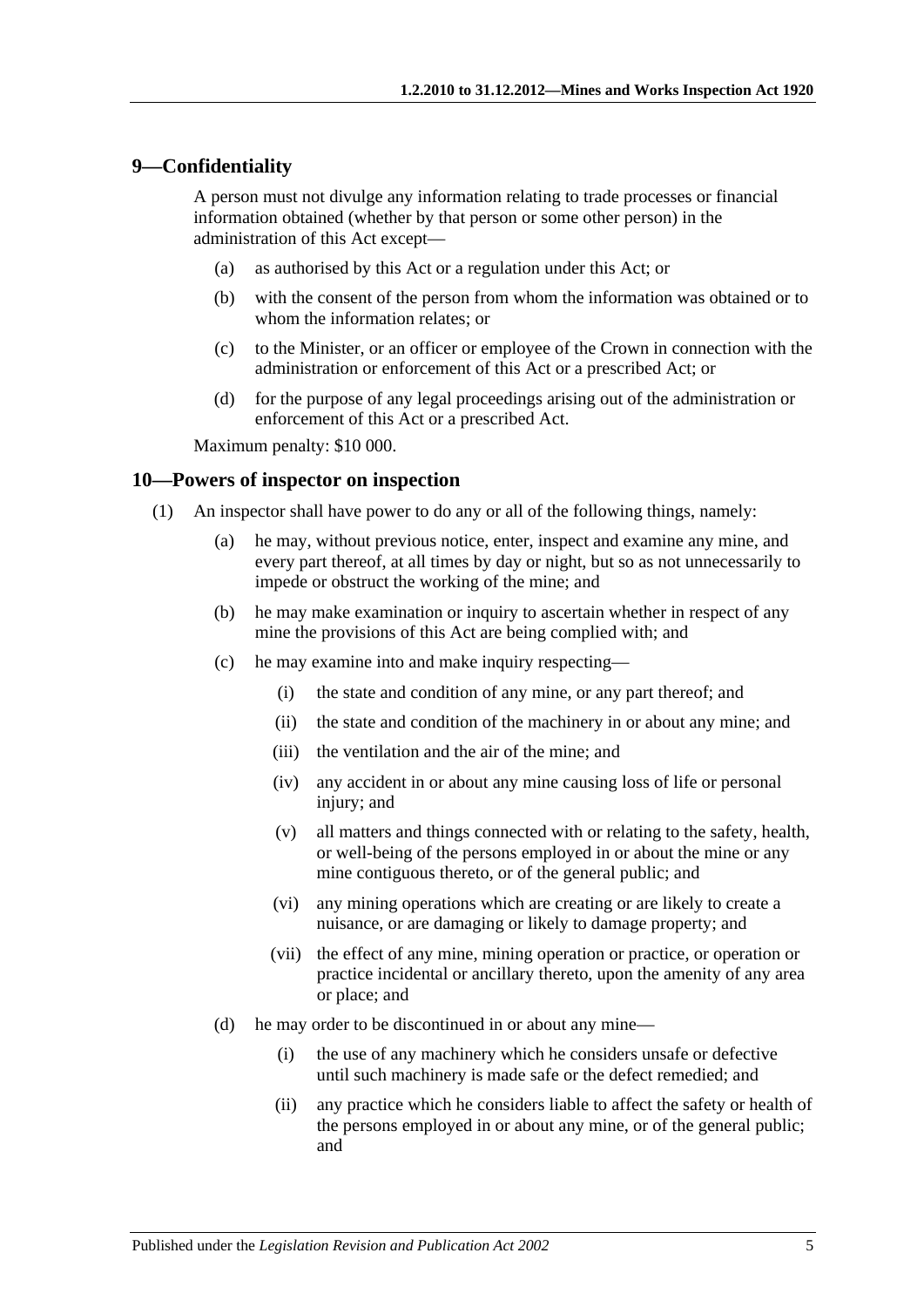- (iii) any mining operations or practices which are likely to create a nuisance or damage property; and
- <span id="page-5-1"></span>(e) he may order the cessation of any mining operation or practice, or any operation or practice incidental or ancillary thereto, that in his opinion, has impaired unduly or is likely to impair unduly the amenity of any area or place and he may give such other directions as he considers necessary or desirable to prevent or reduce undue impairment of the amenity of any area or place; and
- (f) he may order the immediate cessation of work in and the departure of all persons from any mine, or any part thereof, which he considers unsafe, or he may allow persons to continue to work in such mine or part, only on such precautions being taken or such things being done as he considers necessary; and
- (g) he may inspect the storage and use of explosives in or about any mine; and
- (h) he may give such directions as to any practice, or as to the doing of any matter or thing, not provided for by regulations made under this Act, as he considers necessary in the interests of the health and safety of any person or for the purpose of preventing nuisances or damage to property; and
- (i) he may exercise such other powers as are necessary for carrying this Act into effect.
- (2) An order or direction by an inspector under this section shall be sufficiently given—
	- (a) to any owner, agent, or manager of a mine, if given orally or by notice in writing; or
	- (b) to any other person, if given orally or by notice in writing, or if a written notice thereof is posted up in some conspicuous position on the mine, or part thereof, to which the order or direction relates.
- <span id="page-5-0"></span> $(3)$  If—
	- (a) any owner, agent, or manager, or any other person, fails to comply with or acts in contravention of any order or direction given by an inspector under this Act; or
	- (b) any owner, agent, or manager of a mine permits or suffers any person employed in such mine to act in contravention of any order or direction given by an inspector under this Act,

he shall be liable to a penalty not exceeding, for a first offence, two thousand dollars, and for any subsequent offence, four thousand dollars and liable to a default penalty not exceeding two hundred dollars.

(3a) It shall be a defence to any proceeding for an offence under this section (except an offence arising from contravention of, or failure to comply with, an order or direction that is appealable under [section](#page-6-0) 10A of this Act) if it is proved to the satisfaction of the court that such order or direction was not justified by the purpose for which such order or direction was given.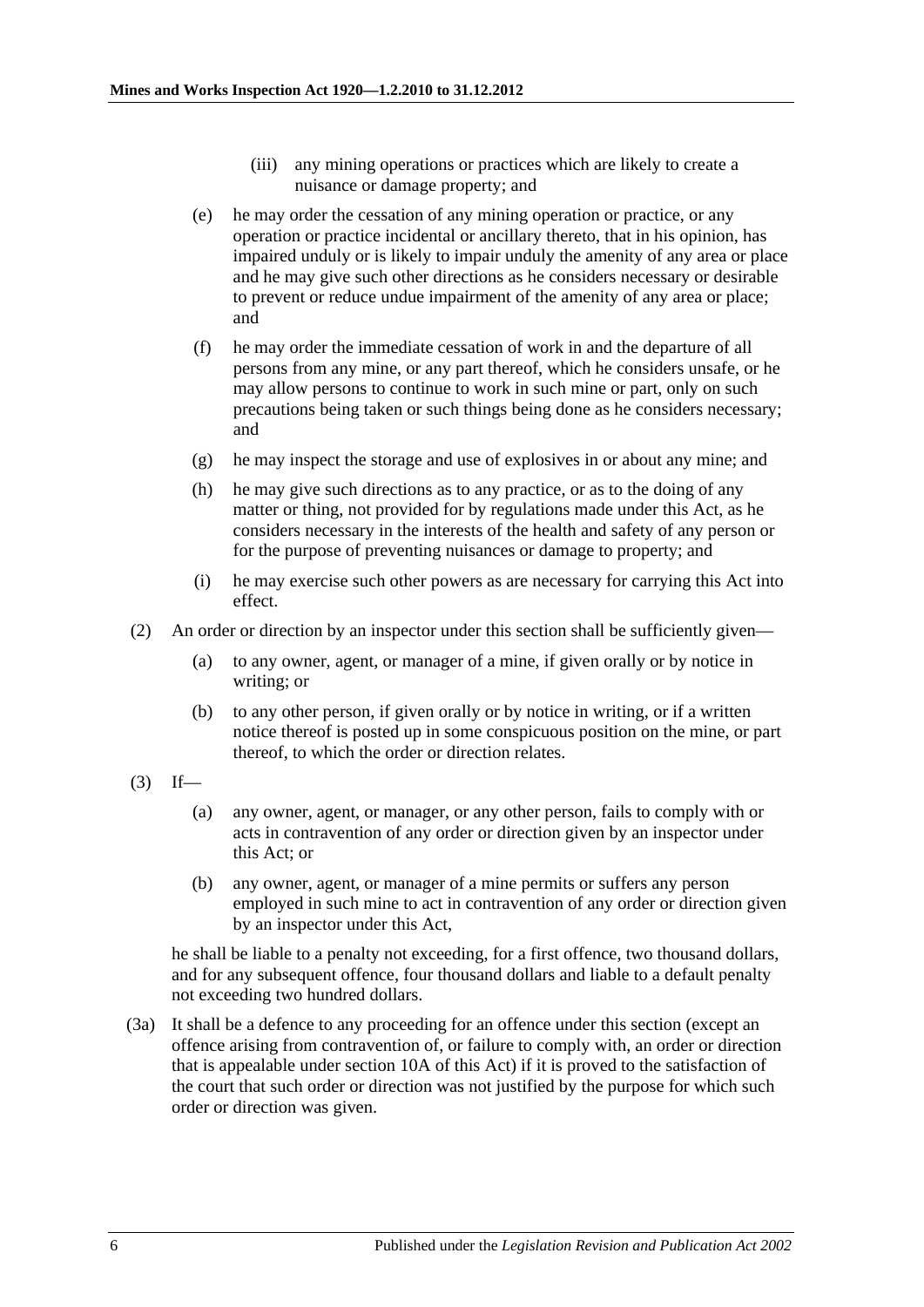- <span id="page-6-2"></span>(4) Where an order or direction is given by an inspector under this section to the owner of a mine to carry out any work and the owner is found guilty of an offence against [subsection](#page-5-0) (3) of this section for failing to comply with the order or direction, the inspector, with the approval of the Minister, may, with such assistants as the inspector considers necessary, enter and cause that work to be carried out.
- <span id="page-6-3"></span>(5) The cost of carrying out the requirements of an order or direction of an inspector under [subsection](#page-6-2) (4) of this section may be recovered from the owner of the mine in a summary manner as a debt due to the Crown.
- (6) A document purporting to be signed by the chief inspector of mines stating the cost referred to in [subsection](#page-6-3) (5) of this section shall, in the absence of proof to the contrary, be accepted as proof of that cost in any proceedings for its recovery.

## <span id="page-6-4"></span><span id="page-6-0"></span>**10A—Appeals**

- (1) A person who is required to comply with an order or direction under [paragraph](#page-5-1) (e) of [subsection](#page-4-2) (1) of [section](#page-4-1) 10 of this Act, may, by notice in writing addressed to the secretary to the appeal board, appeal against the order or direction.
- (2) The appeal board shall consider any appeal under [subsection](#page-6-4) (1) of this section and may affirm, vary or revoke the order or direction subject to appeal.
- (3) The appeal board may inform itself in such manner as it thinks fit concerning the subject matter of the appeal.
- (4) An appellant to the appeal board who is aggrieved by a decision of the board may, by notice in writing, appeal to the Minister.
- (5) The Minister may, upon consideration of an appeal, affirm, vary or revoke the order or direction subject to appeal.

## <span id="page-6-1"></span>**10B—Establishment of appeal board**

- (1) There shall be a board entitled the *Mines and Works Appeal Board*.
- (2) The appeal board shall consist of three members appointed by the Governor of whom—
	- (a) one shall be a person who is in the opinion of the Governor qualified and experienced in mining engineering; and
	- (b) one shall be a person who has had, in the opinion of the Governor, extensive experience in the conduct of mining operations; and
	- (c) one shall be a person who is, in the opinion of the Governor, qualified to assess the aesthetic effect of mining operations and practices upon the environment in which they are carried out.
- (3) The Governor may appoint one of the members of the appeal board to be chairman of the appeal board.
- <span id="page-6-5"></span>(4) A person who is an employee of an administrative unit of the Public Service that is, under the Minister, responsible for the administration of this Act or who has a direct or indirect financial interest in the conduct of mining operations in this State may not be a member of the appeal board.
- (5) The members of the appeal board shall hold office for such term, and upon such terms and conditions, as may be determined by the Governor.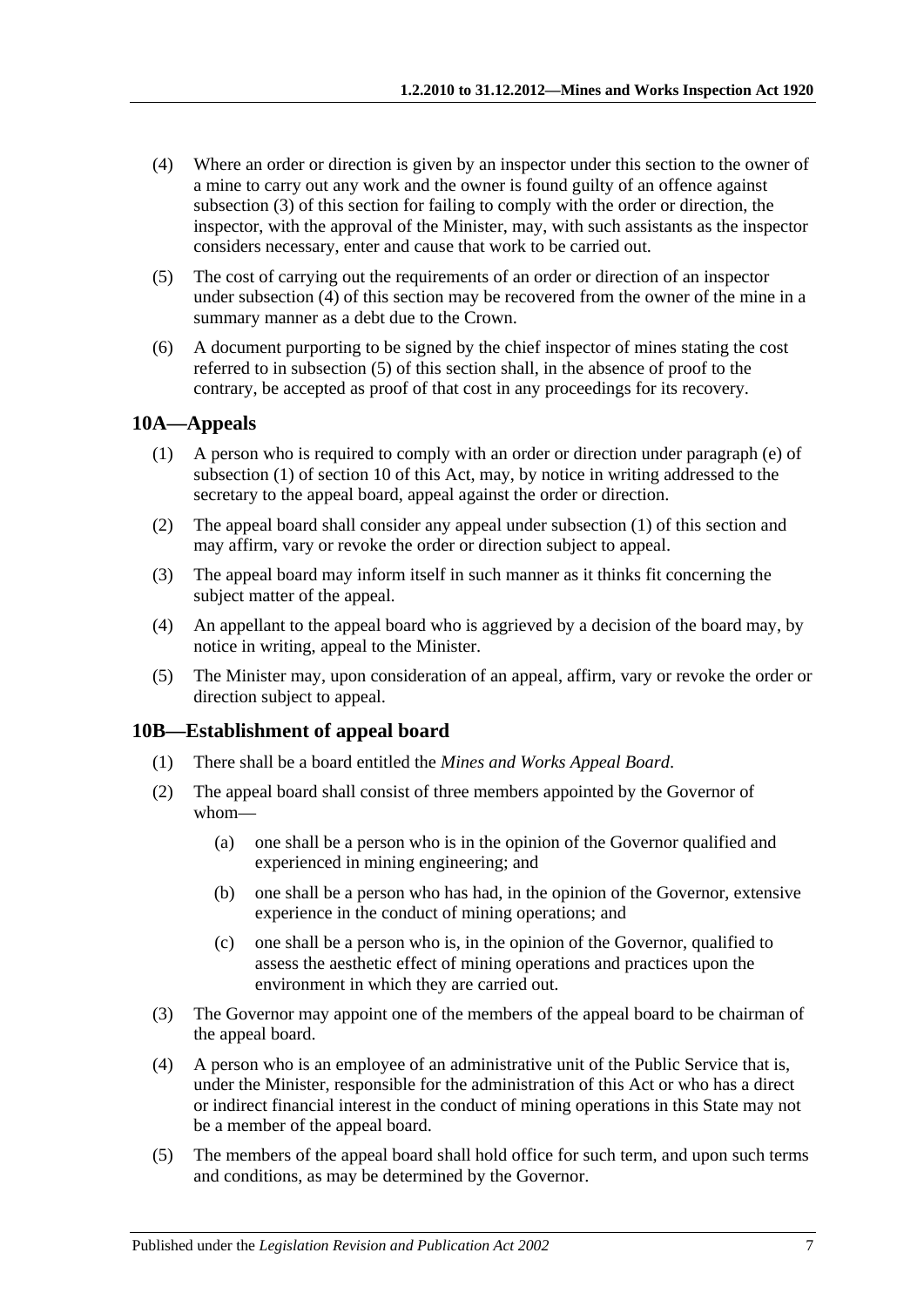- (6) The Governor may make such appointments as are necessary to fill any vacancy occurring in the membership of the appeal board, and may appoint a person to be a deputy of a member if the member is unable to perform his duties as a member because of illness or any other cause, or if it is otherwise expedient so to do, and a person so appointed to be a deputy of the chairman shall be deemed to be the chairman while so appointed.
- (7) Subject to [subsection](#page-6-5) (4), a member of the appeal board may, but need not, be a Public Service employee.
- (9) A suitable person shall be appointed by the Governor to be secretary to the appeal board.

## <span id="page-7-0"></span>**10C—Quorum etc**

- (1) Two members of the appeal board shall constitute a quorum of the appeal board and no business shall be transacted unless a quorum is present.
- (2) A decision concurred in by two members of the appeal board shall be a decision of the board.

## <span id="page-7-1"></span>**12—Miners' inspectors**

- (1) The miners employed in any mine may appoint two of their number, or any two persons who are practical miners, to inspect the mine, and the persons so appointed shall, on giving notice to the manager, be allowed to inspect every part of the mine and all its machinery.
- (2) If at any time the workings, or any part of the workings, of any mine are considered unsafe by any of the miners working therein, the miners working therein may, in like manner, appoint two of their number, or any two persons who are practical miners, to inspect, such workings, and the persons so appointed shall, on giving notice to the manager, be allowed to inspect such workings.
- (3) Every facility shall be afforded by the owner, agent, or manager for any such inspection, and the manager or one or more officers of the mine may, if the owner, agent, or manager thinks fit, accompany the persons making any such inspection.
- (4) The persons so inspecting shall record and sign a true report of the result of every such inspection in the record book, and, if the report states the existence or apprehended existence of any danger, they shall forthwith cause a true copy of the report to be sent to the chief inspector, and shall notify the manager of such danger.
- (5) The persons so appointed shall be designated miners' inspectors, and shall, while making any inspection for the purposes of this section, be deemed to be workmen employed by the owner of the mine within the meaning of the *[Workmen's](http://www.legislation.sa.gov.au/index.aspx?action=legref&type=act&legtitle=Workmens%20Compensation%20Act%201971)  [Compensation Act](http://www.legislation.sa.gov.au/index.aspx?action=legref&type=act&legtitle=Workmens%20Compensation%20Act%201971) 1971*.
- (6) The Minister may, at any time, terminate any appointment made under this section if it appear to him for any reason necessary or desirable so to do.

## <span id="page-7-2"></span>**13—Obstructing or refusing to assist inspector**

(1) A person must not wilfully obstruct, hinder, or interfere with, or use insulting language to, an inspector, or any person having the powers and authorities of an inspector, in the execution of his or her duty.

Maximum penalty: \$1 000.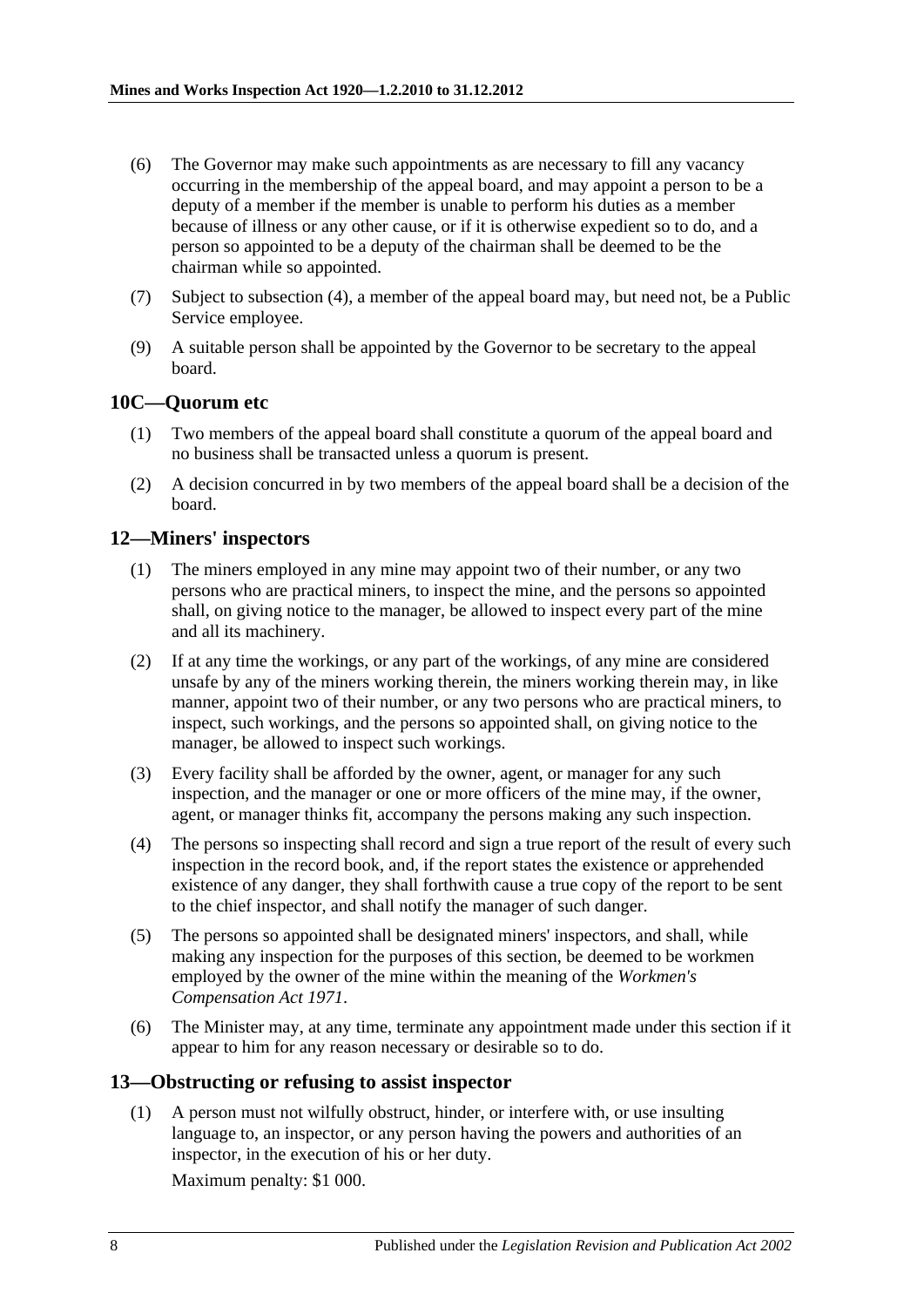(2) An owner, agent, or manager of a mine must not refuse or neglect to furnish an inspector, or any person having the powers and authorities of an inspector, with the means necessary for making any entry, inspection, examination, or inquiry under this Act in relation to that mine.

Maximum penalty: \$1 000.

#### <span id="page-8-0"></span>**14—Agreement not to preclude or exempt**

No person shall be precluded or exempted by any contract or agreement from doing such acts as may be necessary to comply with the provisions of this Act, or be liable under any contract or agreement to any penalty or forfeiture for doing such acts.

#### <span id="page-8-1"></span>**15—Special inquiry may be directed**

The Minister may direct an inspector to make a special inquiry and report with respect to any accident in or about a mine causing loss of life or personal injury, and may cause such report to be made public at such time and in such manner as he thinks expedient.

#### <span id="page-8-2"></span>**16—Notices, how given**

All notices and documents required by this Act to be given to or served upon the owner, agent, or manager of any mine, or to or upon any person employed in any mine, may be given or served upon him personally, or may be given or served by post by a registered letter, addressed to his usual or last known address, or to the mine of which he is the owner, agent, or manager or in which he is employed, and the giving or service of such notice by post shall be deemed to have been effected at the time at which the letter would be delivered in the ordinary course of post.

#### <span id="page-8-3"></span>**17—Employment underground of certain persons prohibited**

A person shall not, except with the written consent of the Minister, employ, or suffer or permit to be employed, underground in any mine, any person under the age of eighteen years.

Maximum penalty: \$500.

#### <span id="page-8-4"></span>**18—Regulations**

- (1) The Governor may make regulations for the purpose of ensuring the safety and health of all persons who are employed in or about any mine and of the general public who may be affected by mining operations, and for the carrying on of all mining with due regard to the health and safety of the general public and for the prevention of nuisances and damage to property caused by mining operations and for preserving the amenity of any area or place from impairment by mining operations and practices, and operations and practices incidental or ancillary thereto, including, though without in any way limiting the general power of making regulations hereby conferred, regulations with respect to all or any of the matters mentioned in the [Schedule.](#page-11-1)
- (2) It may be provided by any such regulation that all or any of the regulations made under this Act shall apply to the whole State or only to any specified part thereof, or to all mines or only to any specified mine or specified class or classes of mines.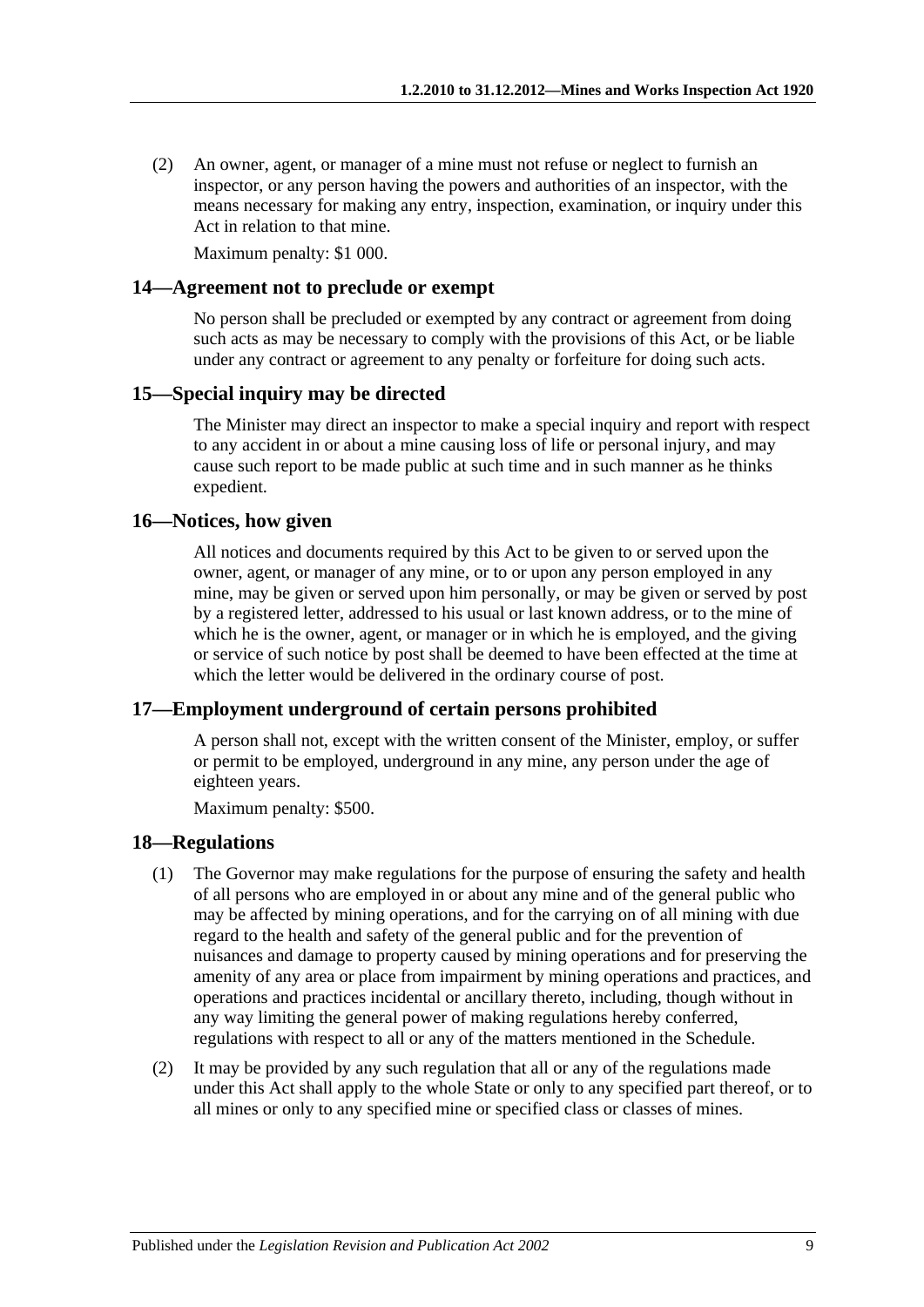- (2a) Regulations made under this Act may incorporate, adopt, apply or make prescriptions by reference to, with or without modification—
	- (a) any code of practice issued by the South Australian Occupational Health and Safety Commission;
	- (b) any other document prepared or published by any body or authority as in force at the time that the regulations are made or as in force from time to time.
- (3) The regulations may provide for the imposition of penalties not exceeding in each case one thousand dollars for a breach of any provision of a regulation and in addition the regulations may provide for the imposition of a default penalty for a breach of any provision of a regulation.

#### <span id="page-9-0"></span>**19—Proceedings in respect of offences**

- (1) No proceedings in respect of any offence against this Act shall be taken except by an inspector or by some person authorised by the Minister.
- (2) All proceedings in respect of offences against this Act shall be commenced within six months from the time when the matter of the information or complaint came to the knowledge of the inspector or person taking proceedings but in no case later than twelve months after the commission of the offence.
- (3) All costs incurred by or awarded against any inspector in connection with any such proceedings shall be payable out of moneys from time to time appropriated by Parliament, and the inspector shall not be personally responsible for the same.

#### <span id="page-9-1"></span>**20—Imprisonment for wilful neglect endangering life or limb**

Where any owner, agent, or manager of any mine, or any person employed in or about any mine, is guilty of any offence against this Act which, in the opinion of the court which tries the case, is one which was—

- (a) reasonably calculated to endanger the safety of the persons employed in or about the mine, or to cause serious personal injury to any of such persons, or to cause a dangerous accident; and
- (b) committed wilfully by the personal act, personal default, or personal negligence of the person accused,

the court, if of the opinion that a fine will not meet the circumstances of the case, may, in lieu of imposing a monetary penalty, impose a sentence of imprisonment for any period not exceeding six months.

#### <span id="page-9-2"></span>**21—Application of fines**

(1) Where a fine is imposed under this Act for any offence against this Act which has occasioned loss of life or personal injury, the Minister may direct such fine to be paid to, or distributed in such manner as he thinks fit among, the persons injured and the relatives of any person whose death may have been occasioned by the offence, or among such of them as the Minister thinks fit: Provided that the Minister shall not make any such direction unless he is of opinion that such persons did not occasion, or contribute to occasion, the offence, or did not commit and were not parties to committing the offence.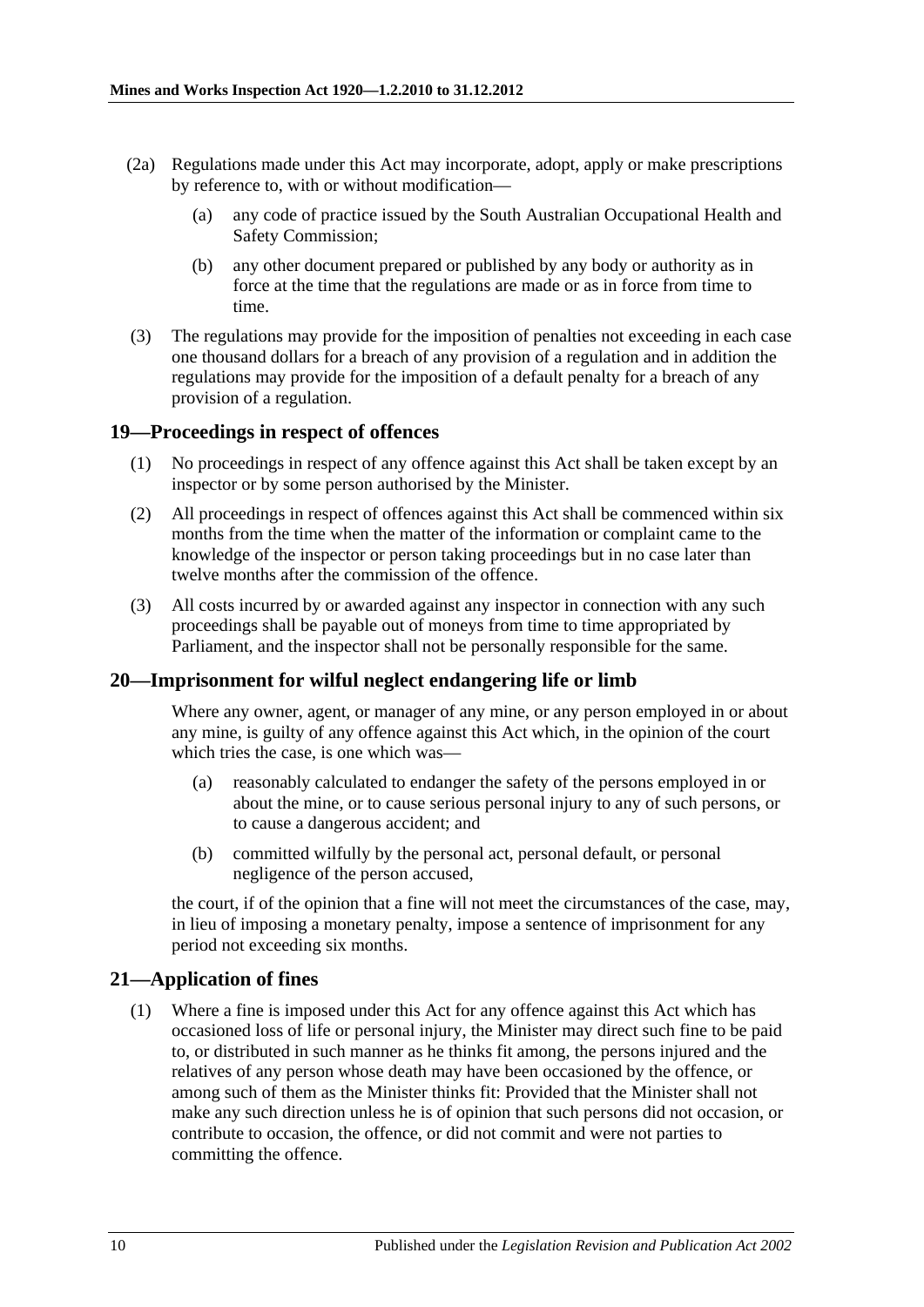- (2) The fact of any such payment or distribution as aforesaid shall not in any way affect, or be receivable as evidence in, any legal proceeding relative to, or consequential on, the accident or offence.
- (3) Save as aforesaid, all fines recovered under this Act shall be paid to the Treasurer for the public uses of the State.

#### <span id="page-10-0"></span>**22—General provisions as to proceedings for offences**

In any proceedings in respect of any offence against this Act—

- (a) the onus shall be on the defendant to prove—
	- (i) that any person alleged in the information to be an inspector, or a person authorised to take proceedings in respect of an offence against this Act, is not an inspector or such person; or
	- (ii) that any person alleged in the information to be an owner, agent, or manager of any mine, is not an owner, agent, or manager of the mine in question; or
	- (iii) that any person alleged in the information to be employed in any mine, is not employed in the mine in question;
- (b) the authorisation by the Minister of any person to take proceedings, may be proved by the production of any document to that effect purporting to be signed by the Minister.

#### <span id="page-10-1"></span>**23—Saving of proceedings under other Acts or at common law**

- (1) Nothing in this Act shall prevent any person from being indicted for any act or omission constituting an offence against this Act, or from being liable for any such act or omission under any other Act, or otherwise, to any other or higher penalty or punishment than that provided by this Act: Provided that no person shall be punished twice for the same offence.
- (2) If the court before which a person is charged with an offence under this Act is of opinion that proceedings ought to be taken against such person for such offence under some other Act, or otherwise, such court may adjourn the hearing of the case to enable such proceedings to be taken, and such proceedings may thereupon be taken.

#### <span id="page-10-3"></span><span id="page-10-2"></span>**24A—Default penalties**

- (1) Where in or at the foot of any provision of this Act there appears the expression *default penalty*, the expression indicates—
	- (a) that a person convicted of an offence against that provision in respect of a continuing act or omission is liable, in addition to the penalty otherwise applicable to that offence, to a penalty for each day during which the act or omission continued of not more than the amount stipulated as the amount of the default penalty, or if no amount is stipulated, of not more than one hundred dollars; and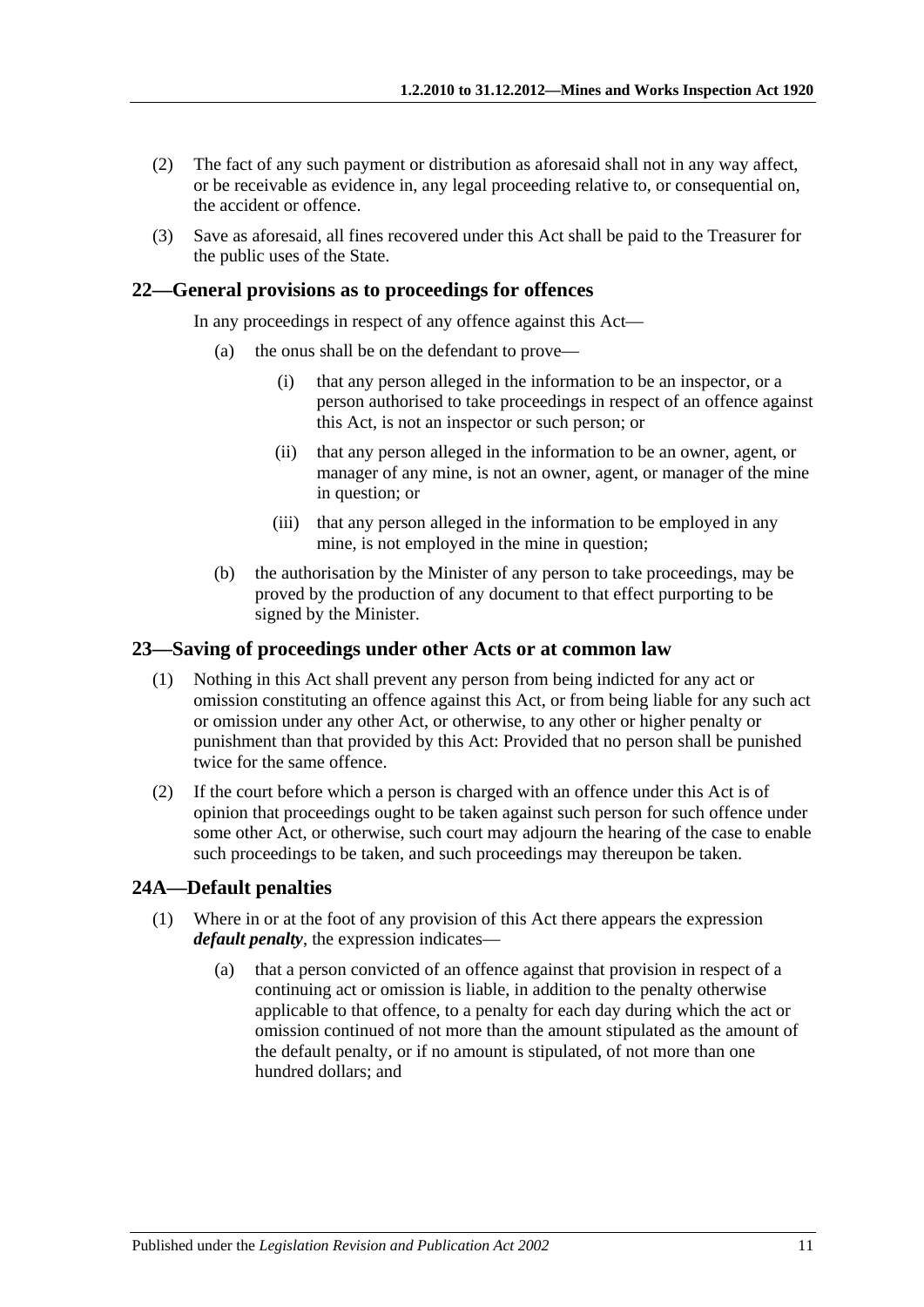- (b) that if the act or omission continues after he is convicted, he shall be guilty of a further offence against that provision and liable, in addition to the penalty otherwise applicable to that further offence, to a penalty for each day during which the act or omission continued after that conviction of not more than the amount stipulated as the amount of the default penalty, or if no amount is stipulated, of not more than one hundred dollars.
- (2) Where an offence against a provision of this Act consists of an omission to do something that is required or directed to be done, the omission shall, for the purposes of [subsection](#page-10-3) (1) of this section, be deemed to continue for so long as the thing required or directed to be done remains undone after the expiration of the period for compliance with the requirement or direction.

### <span id="page-11-0"></span>**27—Protection of officers**

No action shall be brought against any inspector or other person for or on account of any matter or thing done or committed by him in the execution, or intended execution, of his duty or office under this Act, unless such action is commenced within six months after the cause of action arises.

## <span id="page-11-1"></span>**Schedule—Subject matter of regulations**

#### <span id="page-11-2"></span>**1—Inspectors**

The powers and duties of inspectors.

#### <span id="page-11-3"></span>**2—Inspections**

The inspection of mines and of machinery in or about mines.

#### <span id="page-11-4"></span>**3—Agents**

The appointment by mine owners of agents, and the registration of such appointments with the Minister.

### <span id="page-11-5"></span>**4—Mine managers**

The appointment by mine owners and agents of mine managers and temporary mine managers, and the registration of such appointments with the Minister.

#### <span id="page-11-6"></span>**5—Responsibilities and duties of owners and persons employed**

The responsibilities and duties of owners and agents, and of mine managers and other persons employed in or about or in connection with mines.

#### <span id="page-11-7"></span>**6—Plans**

Plans and sections of underground and surface workings of mines, including—

- (a) the keeping of such plans and sections by the owner, agent, or manager of the mine;
- (b) the furnishing from time to time of copies of such plans and sections to the Minister, and the terms on which such copies will be accepted as satisfactory;
- (c) the manner in which surveys of the underground or surface workings for the purposes of such plans and sections shall be effected, and the scale to which such plans and sections shall be drawn.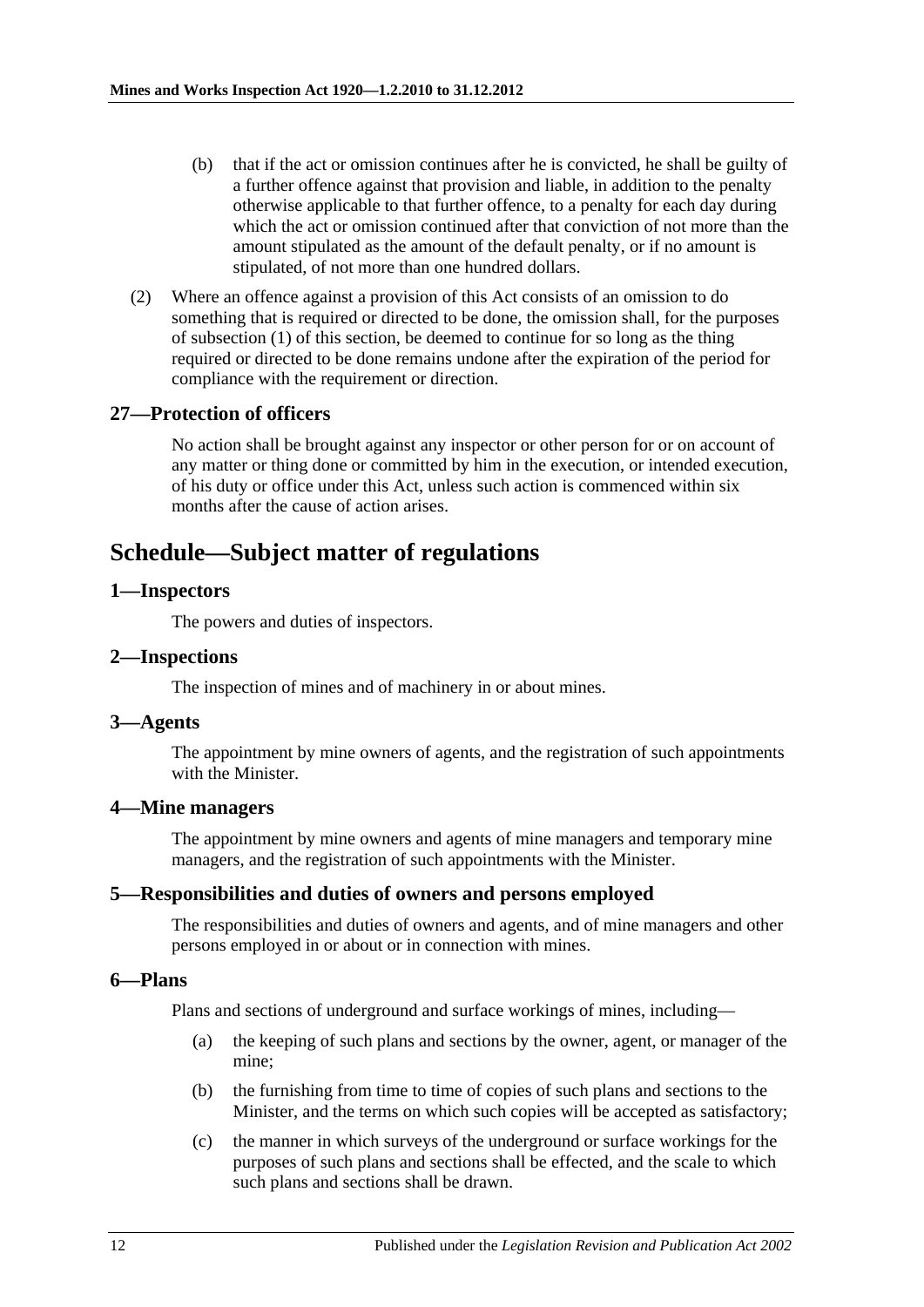## <span id="page-12-0"></span>**7—Discipline, prevention of accidents etc**

The maintenance of order and discipline, and the prevention of accidents.

## <span id="page-12-1"></span>**8—Accidents**

Accidents in or about mines, including—

- (a) the notification of accidents;
- (b) the steps to be taken on the occurrence of an accident; the supply and maintenance of appliances for use in rescue work, and the formation and training of rescue brigades; the supply and maintenance of ambulance appliances and the training of men in ambulance work;
- (c) the procedure at inquiries into accidents, and the evidence receivable at such inquiries as to any particular matter.

## <span id="page-12-2"></span>**9—Returns**

Returns from mines for statistical purposes.

#### <span id="page-12-3"></span>**10—Forms**

The form of records, returns, notices, and other writings and documents to be used for the purposes of this Act.

### <span id="page-12-4"></span>**11—Ventilation**

The ventilation of mines, including—

- (a) standards of purity, temperature, and humidity of the air; the quantity of air which shall be made to circulate in the mine or the airways; methods by which the air shall be tested as to its adequacy in quantity, purity, temperature, humidity, and efficiency of circulation;
- (b) recording the state of ventilation in all parts of the mine; showing upon the plans the position of all airdoors and ventilating devices and appliances, and the direction of the air currents;
- (c) the conditions under which disused portions of the mine may or shall be shut off from the ventilation system, and when and in what manner they shall be ventilated;
- (d) the conditions under which the use of mechanical appliances to assist ventilation shall be compulsory;
- (e) the use of compressed air;
- (f) the conditions under which tailings from cyanide or other chemical or metallurgical processes may be used for the filling of stopes;
- (g) the prevention of the escape of deleterious gases and fumes from any chemical or metallurgical process.

## <span id="page-12-5"></span>**12—Connections for ventilation purposes**

The connection of workings for ventilation purposes, including—

(a) the making of other excavations concurrently with shaft sinking;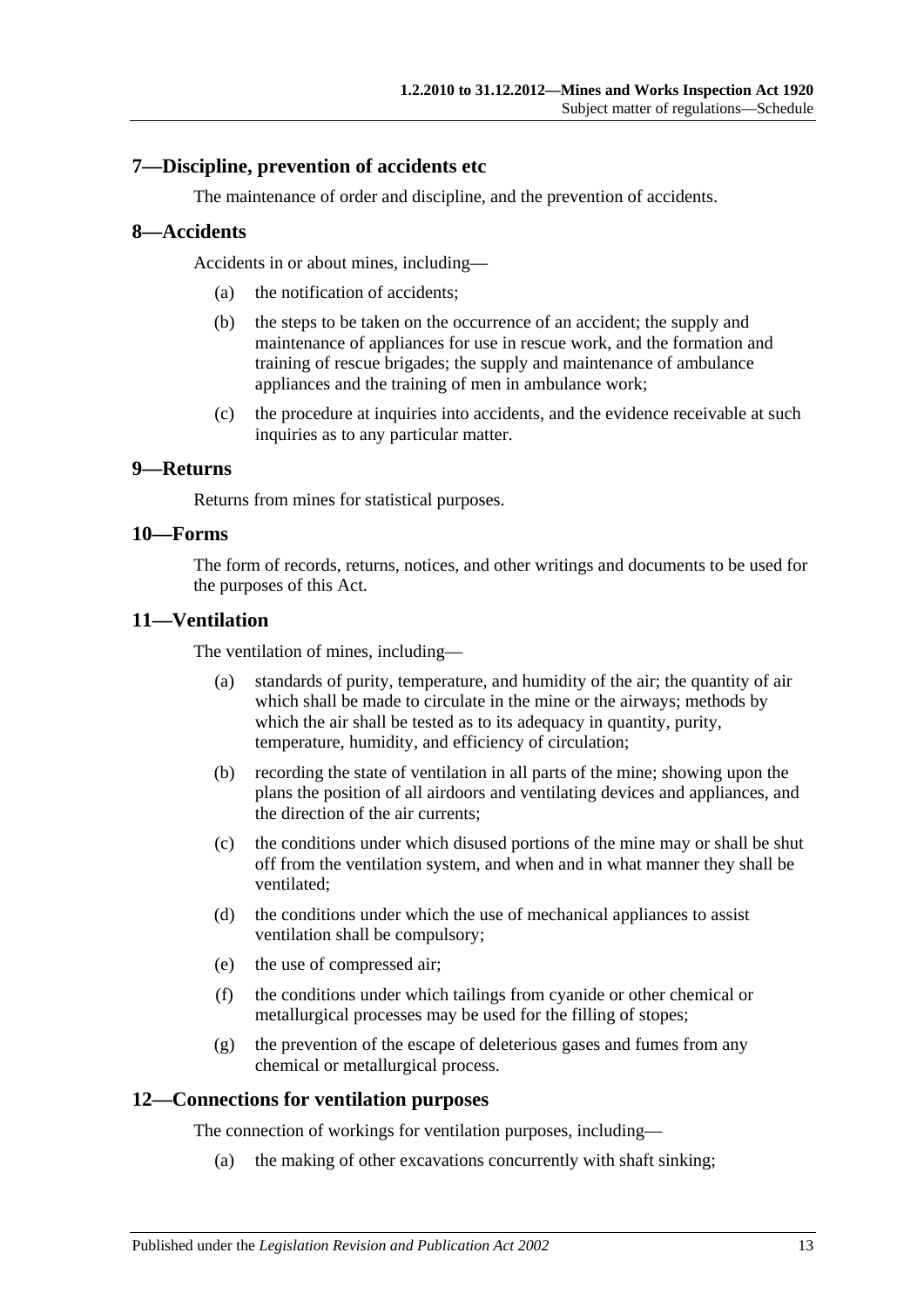- (b) the connection of adjoining mines;
- (c) the connection of workings in the same mine;
- (d) any other matter relating to the ventilation of mines.

## <span id="page-13-0"></span>**13—Health and sanitation**

The protection of health in mines and the sanitary conditions in mines, including—

- (a) the prevention and laying of dust; the prevention of the escape of poisonous or deleterious gases and fumes from any chemical or metallurgical process in use on mines; the use of water sprays, atomisers, and other damping appliances;
- (b) the use of apparatus for collecting, filtering, and preventing the inhalation of dust;
- (c) the prevention of nuisances, and the cleansing and keeping clean of the mine; the construction and position of all sanitary conveniences, and the condition in which they shall be kept;
- (d) the provision and construction of change houses and their accommodation, baths, washing appliances, the destruction of old clothes, and drying of clothes; pure water supply;
- (e) examination and exclusion of persons likely to be infected with infectious or transmissible diseases.

#### <span id="page-13-1"></span>**14—Safety**

The safety of all persons working in or about mines, including the provision of refuges and manholes.

#### <span id="page-13-2"></span>**15—Safe handling of material**

The safe handling of materials.

#### <span id="page-13-3"></span>**16—Explosives**

The storage and use of explosives and highly inflammable substances, including—

- (a) the construction of magazines;
- (b) storage and handling;
- (c) lights and smoking;
- (d) the removal and destruction of fumes by mechanical or artificial means;
- (e) the persons who may charge or fire charges, and the methods and implements that may or may not be employed in doing so;
- (f) charges that have missed fire, and holes which have been charged, or in which a charge has been previously fired or attempted to be fired;
- (g) the time that must elapse before men return to a hole where a charge has been fired, or has missed fire;
- (h) the notification of charges that have missed fire;
- (i) the use of fuse.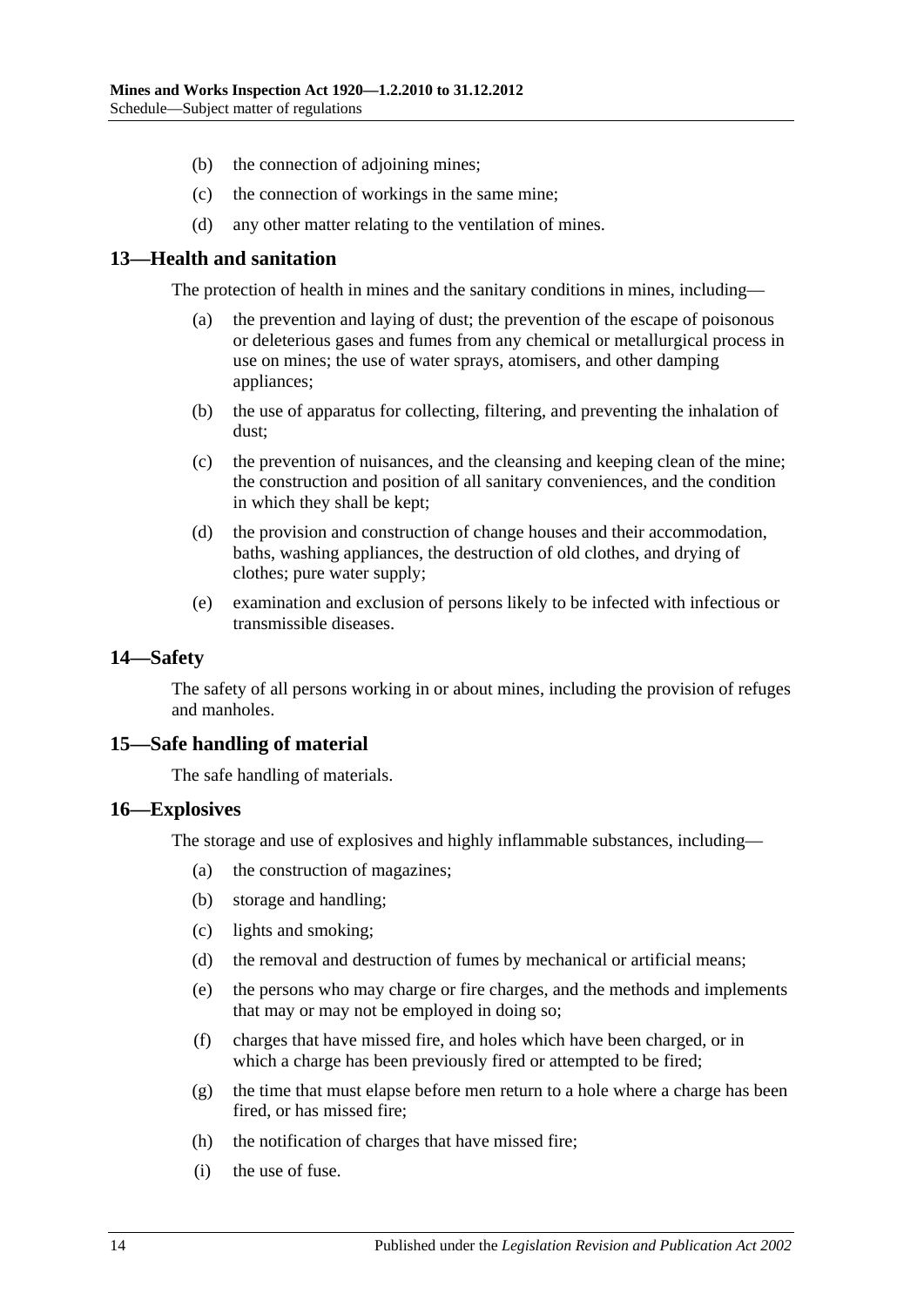### <span id="page-14-0"></span>**17—Winding and testing of ropes and other appliances**

The winding of persons and materials, including—

- (a) the strength and efficiency of ropes, chains, brakes, and cages, and all winding appliances, gear, and machinery, and the tests, from time to time or otherwise, of such strength and efficiency;
- (b) the maintenance of ropes, chains, brakes, and cages, and all winding appliances, gear, and machinery;
- (c) the persons who may have charge of winding machinery and their periodical medical examination.

## <span id="page-14-1"></span>**18—Shafts**

The fencing, lining, dividing, and otherwise securing of shafts and other openings.

#### <span id="page-14-2"></span>**19—Ladders and travelling ways**

Ladders and travelling ways.

### <span id="page-14-3"></span>**20—Signals**

Signals.

#### <span id="page-14-4"></span>**21—Use of electricity**

The use of electricity and electrical machinery, and the rules and precautions to be observed.

#### <span id="page-14-5"></span>**22—Machinery**

Machinery, including—

- (a) the persons who may work or have charge of machinery;
- (b) the maintenance and safeguarding of machinery;
- (c) the fitting, cleaning, working, and testing of machinery, whether in accordance with any Act or otherwise.

#### <span id="page-14-6"></span>**23—Fees**

The fees payable in respect of—

- (a) witnesses' expenses and the remuneration of persons holding inquiries:
- (b) the testing of ropes, chains, brakes, cages, and other winding appliances, gear, and machinery:
- (c) any other service rendered by any person under this Act.

#### <span id="page-14-7"></span>**24—Abandonment**

Abandonment of mines, including the protection of abandoned mines.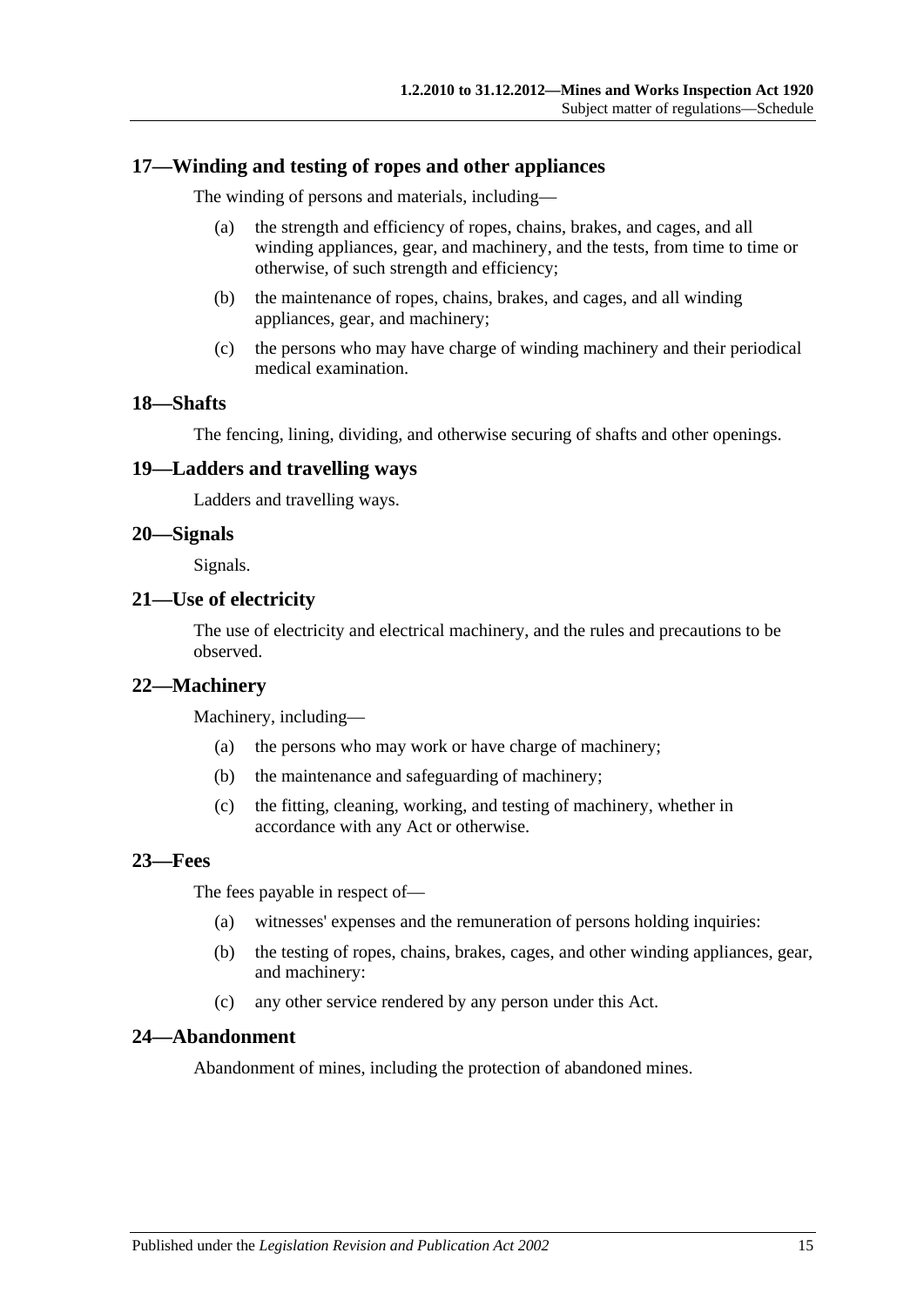### <span id="page-15-0"></span>**25—Preservation of the amenity**

The preservation of the amenity of any area or place from impairment by mining operations or practices, or any operations or practices incidental or ancillary thereto, and without limiting the generality of the foregoing, the regulations made under this paragraph may—

- (a) regulate, restrict or prohibit any such operations that interfere with the surface of any land; and
- (b) regulate the position in which any excavations or other mining operations may be made or conducted; and
- (c) regulate the treatment and disposal of overburden and waste products; and
- (d) regulate, restrict or prohibit the treatment or disposal of overburden or waste products in prescribed areas or places, or in areas or places of a prescribed kind; and
- (e) require that any plant or mining operations be screened from view in a prescribed manner; and
- (f) require the restoration of the surface of the land in a prescribed manner; and
- (g) regulate the positioning, installation and removal of mining equipment and buildings used in connection with mining operations.

### <span id="page-15-1"></span>**26—Certification**

The medical certification of employees and the certification of persons in charge of certain declared types of machinery.

#### <span id="page-15-2"></span>**27—Waste**

The disposal or overburden or other waste from mining operations.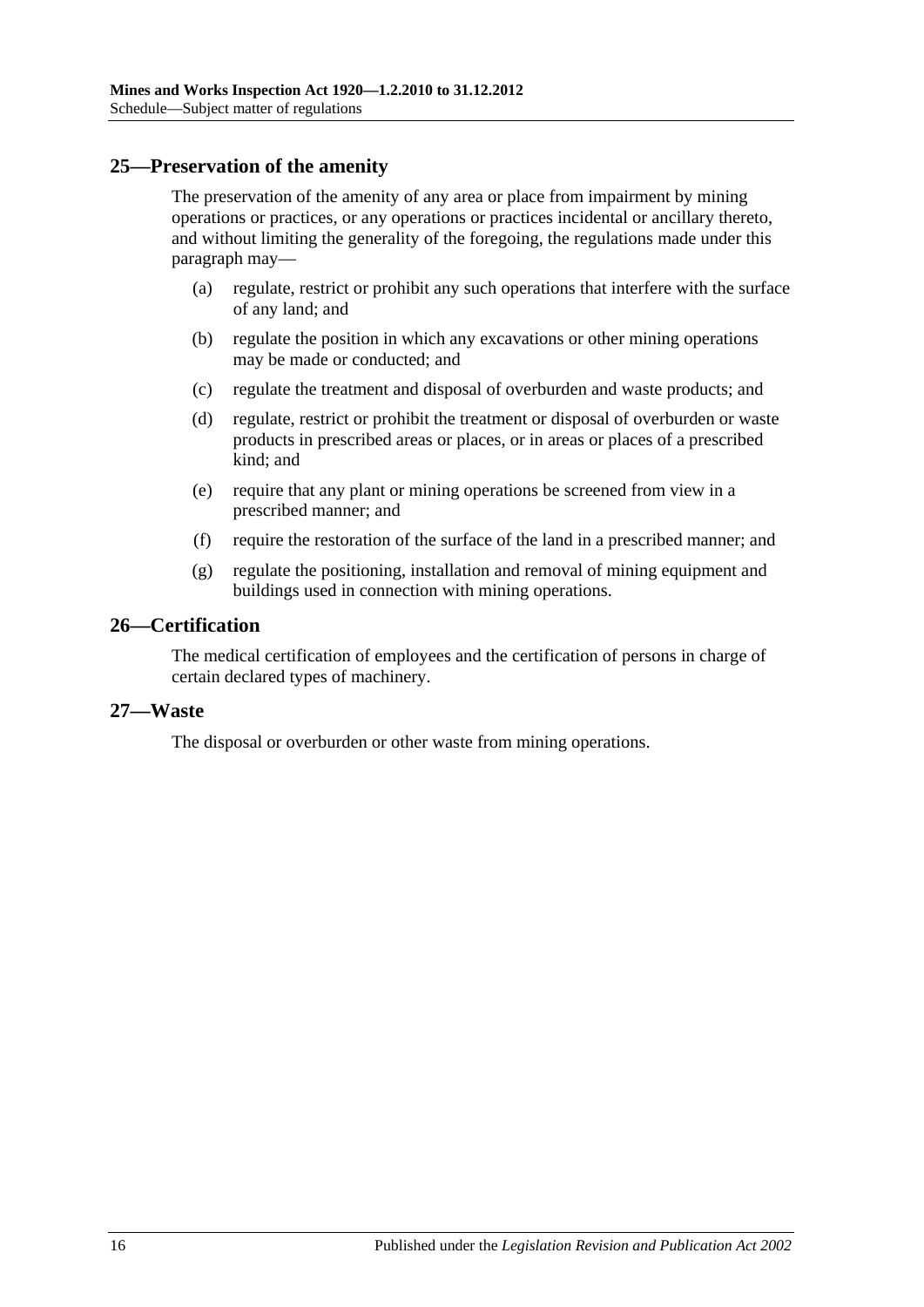## <span id="page-16-0"></span>**Legislative history**

## **Notes**

- Amendments of this version that are uncommenced are not incorporated into the text.
- Please note—References in the legislation to other legislation or instruments or to titles of bodies or offices are not automatically updated as part of the program for the revision and publication of legislation and therefore may be obsolete.
- Earlier versions of this Act (historical versions) are listed at the end of the legislative history.
- For further information relating to the Act and subordinate legislation made under the Act see the Index of South Australian Statutes or www.legislation.sa.gov.au.

## **Legislation repealed by principal Act**

The *Mines and Works Inspection Act 1920* repealed the following:

*The Mining Act Amendment Act 1904 Mining Act Further Amendment Act 1919*

## **Legislation amended by principal Act**

The *Mines and Works Inspection Act 1920* amended the following:

*The Mining Act 1893*

## **Principal Act and amendments**

New entries appear in bold.

| Year    | N <sub>0</sub> | Title                                                                         | Assent     | Commencement                       |
|---------|----------------|-------------------------------------------------------------------------------|------------|------------------------------------|
| 1920    | 1444           | Mines and Works Inspection Act 1920 9.12.1920                                 |            | 20.1.1921 (Gazette 20.1.1921 p106) |
| 1935    | 2246           | <i>Statute Law Revision Act 1935</i>                                          | 19.12.1935 | Sch 2-19.12.1935                   |
| 1955    | 25             | Mines and Works Inspection Act<br>Amendment Act 1955                          | 1.12.1955  | 1.12.1955                          |
| 1962    | 21             | Mines and Works Inspection Act<br>Amendment Act 1962                          | 25.10.1962 | 25.10.1962                         |
| 1964    | 31             | Mines and Works Inspection Act<br>Amendment Act 1964 as amended by<br>39/1965 | 22.10.1964 | 22.10.1964                         |
| 1965    | 39             | <i>Statute Law Revision Act 1965</i>                                          | 9.12.1965  | 9.12.1965                          |
| 1966 55 |                | Mines and Works Inspection Act<br>Amendment Act 1966                          | 10.11.1966 | 10.11.1966                         |
| 1970    | 69             | Mines and Works Inspection Act<br>Amendment Act 1970                          | 17.12.1970 | 17.12.1970                         |
| 1974    | 42             | <i>Statute Law Revision Act 1974</i>                                          | 11.4.1974  | 11.4.1974                          |
| 1978    | 66             | Mines and Works Inspection Act<br>Amendment Act 1978                          | 12.10.1978 | 18.1.1979 (Gazette 18.1.1979 p95)  |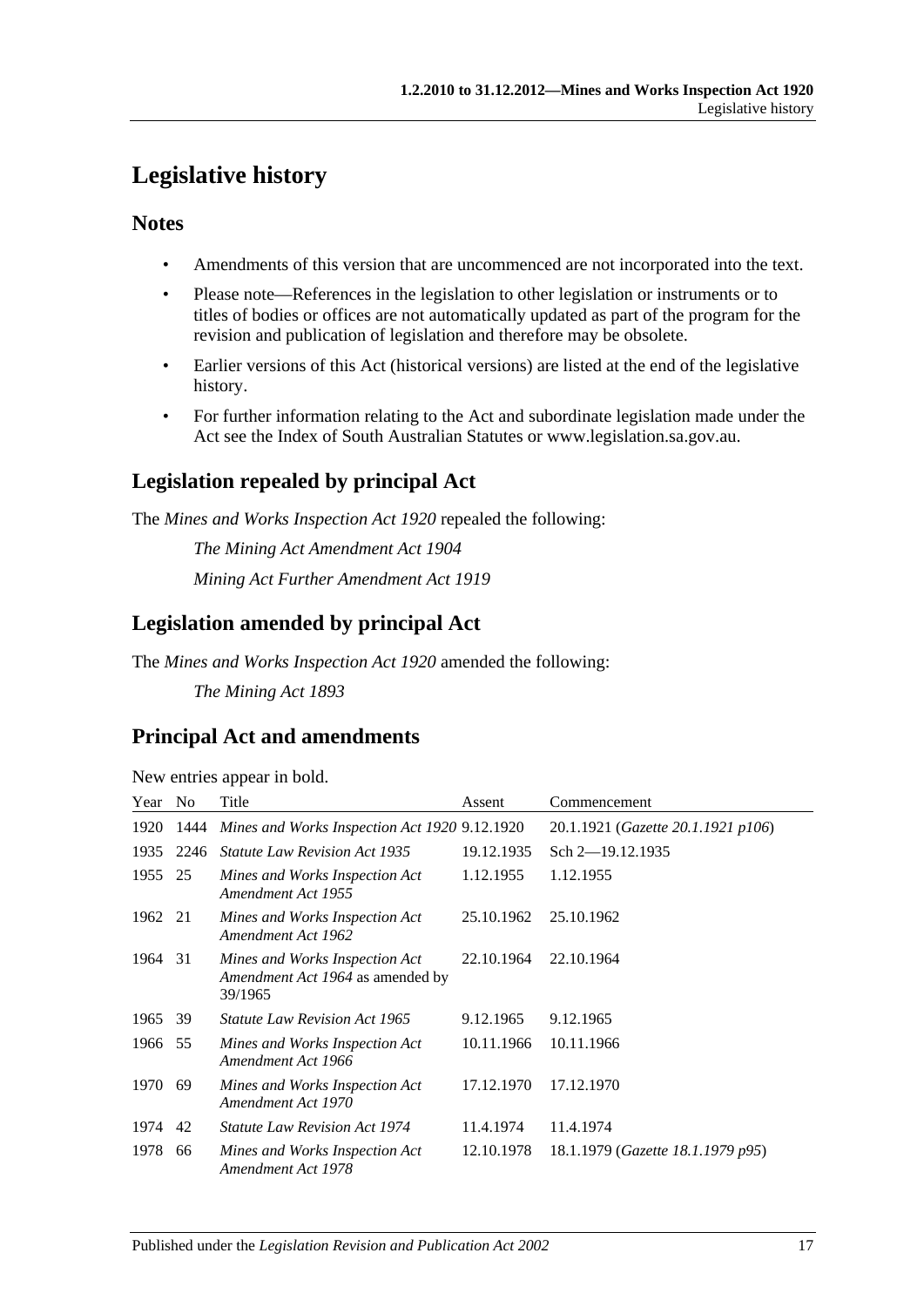| 1986 125 |      | Occupational Health, Safety and<br>Welfare Act 1986                                      | 24.12.1986 | Sch 3 (Pt 2)–30.11.1987 ( <i>Gazette</i><br>8.10.1987 p1068) |
|----------|------|------------------------------------------------------------------------------------------|------------|--------------------------------------------------------------|
| 2003     | 39   | <b>Statutes Amendment (Mining)</b><br>Act 2003                                           | 9.10.2003  | Pt 2 (s 4)–30.10.2003 ( <i>Gazette</i><br>23.10.2003 p3879)  |
| 2003     | 44   | <i>Statute Law Revision Act 2003</i>                                                     | 23.10.2003 | Sch 1-24.11.2003 (Gazette 13.11.2003)<br><i>p4048</i> )      |
| 2006     | - 17 | Statutes Amendment (New Rules of<br>Civil Procedure) Act 2006                            | 6.7.2006   | Pt 51 (s 166)-4.9.2006 (Gazette<br>$17.8,2006 \text{ p}2831$ |
| 2009     | -84  | <b>Statutes Amendment (Public Sector</b><br><b>Consequential Amendments) Act</b><br>2009 | 10.12.2009 | Pt 91 (ss 211 & 212)-1.2.2010 (Gazette<br>28.1.2010 p320)    |
| 2012     | 40   | Work Health and Safety Act 2012                                                          | 15.11.2012 | Sch 6 (cl 6)— $1.1.2013$ : s 2                               |

## **Provisions amended since 3 February 1976**

• Legislative history prior to 3 February 1976 appears in marginal notes and footnotes included in the consolidation of this Act contained in Volume 7 of The Public General Acts of South Australia 1837-1975 at page 312.

New entries appear in bold.

Entries that relate to provisions that have been deleted appear in italics.

| Provision                     | How varied                                     | Commencement |  |
|-------------------------------|------------------------------------------------|--------------|--|
| ss $2$ and $3$                | deleted by $44/2003$ s $3(1)$ (Sch 1)          | 24.11.2003   |  |
| s <sub>4</sub>                |                                                |              |  |
| s(4(1))                       | s 4 redesignated as $s$ 4(1) by 66/1978 s 3(e) | 18.1.1979    |  |
| default penalty               | inserted by $66/1978$ s $3(a)$                 | 18.1.1979    |  |
| machinery                     | substituted by $66/1978$ s $3(b)$              | 18.1.1979    |  |
| mineral                       | inserted by $66/1978$ s $3(c)$                 | 18.1.1979    |  |
| mining or to mine             | deleted by $66/1978$ s $3(c)$                  | 18.1.1979    |  |
| mining or mining<br>operation | inserted by $66/1978$ s $3(c)$                 | 18.1.1979    |  |
| works                         | substituted by $66/1978$ s $3(d)$              | 18.1.1979    |  |
| s(4(2)                        | inserted by $66/1978$ s $3(e)$                 | 18.1.1979    |  |
| s 5A                          | deleted by 66/1978 s 4                         | 18.1.1979    |  |
| s 7                           |                                                |              |  |
| s(7(1))                       | substituted by 66/1978 s 5                     | 18.1.1979    |  |
|                               | amended by 84/2009 s 211                       | 1.2.2010     |  |
| $s \, 7(2)$                   | deleted by 66/1978 s 5                         | 18.1.1979    |  |
| $\sqrt{s}$ 8                  |                                                |              |  |
| s(1)                          | amended by $66/1978$ s $6(a)$                  | 18.1.1979    |  |
| 8(2)                          | amended by $66/1978$ s $6(b)$                  | 18.1.1979    |  |
| s 9                           | amended by 66/1978 s 7                         | 18.1.1979    |  |
|                               | amended by 125/1986 s 71(2) (Sch 3 Pt 2)       | 30.11.1987   |  |
|                               | substituted by 39/2003 s 4                     | 30.10.2003   |  |
| s 10                          |                                                |              |  |
| 10(1)                         | amended by $66/1978$ s $8(a)$                  | 18.1.1979    |  |